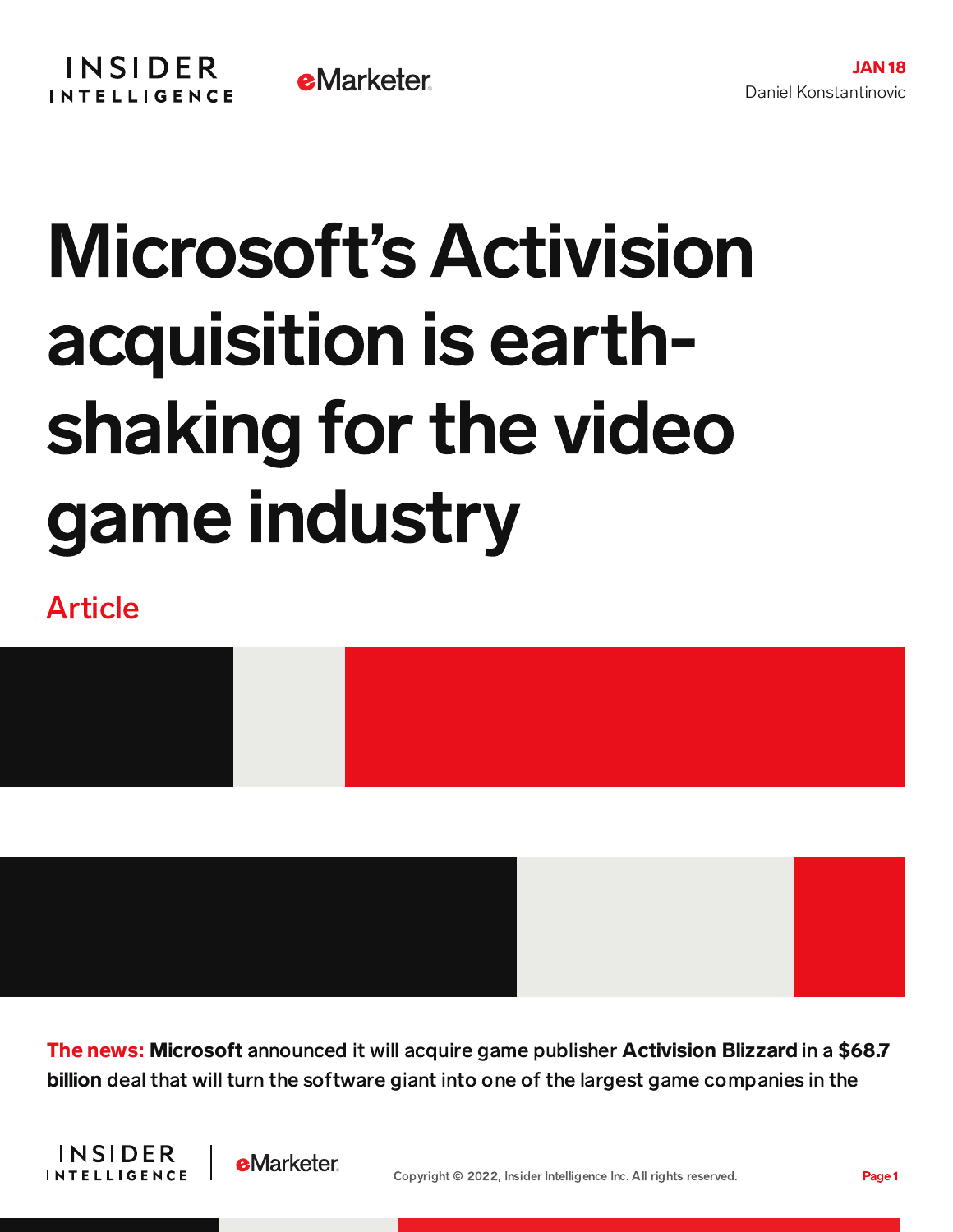world and put some of gaming's most lucrative intellectual properties under its umbrella.

More on this: Activision Blizzard is one of the gaming industry's largest publishers, owning major franchises like World of Warcraft and Call of Duty, as well as mobile games such as Candy Crush Saga. These titles, among others, could now potentially be linked exclusively to Microsoft's Xbox consoles and Game Pass subscription service.

- Microsoft has been on an acquisition spree for the last few years as it attempts to become a video game giant. The company's efforts stem back to its 2014 acquisition of Minecraft developer Mojang Studios; more recently, it completed its \$7.5 billion acquisition of Bethesda Softworks in March 2021.
- Some of Activision Blizzard's games will also be available on Microsoft's Game Pass service, which gives subscribers access to a vast library of downloadable games that includes new releases. In its announcement, Microsoft revealed the service now has more than 25 million subscribers.

The news comes as Activision Blizzard is battling a [unionization](https://content-na2.emarketer.com/independent-games-studio-becomes-first-unionize-north-america) effort and is reeling from a months-long sexual misconduct scandal, which stemmed from a lawsuit by the state of California alleging that the company cultivated a "frat boy" workplace culture in which women were paid less and harassed. Employees, fans, and critics have called for CEO Bobby Kotick to step down after a Wall Street Journal report revealed details of his [involvement](https://content-na2.emarketer.com/activision-blizzard-faces-fan-industry-backlash-after-wall-street-journal-report-alleges-ceo-misconduct) in the scandal, prompting gaming executives and companies—including Microsoft Gaming CEO Phil Spencer—to publicly [criticize](https://www.pcgamer.com/xbox-boss-is-evaluating-all-aspects-of-microsofts-relationship-with-activision-blizzard/) the company. Kotick will stay on as CEO of Activision Blizzard for the time being, per Microsoft's announcement.

The challenge: The games industry is undergoing a tidal wave of consolidation, with large players like Microsoft, **Tencent**, and others purchasing game studios with increasing regularity. With a long list of major, lucrative intellectual property now likely to be under Microsoft's wing, the deal may draw the attention of regulators that have spent the last few years ramping up challenges against Big Tech.

Microsoft's rapid series of major acquisitions, including game developers and publishers alike, has solidified its position as the dominant force in the video game industry. This is good news for Microsoft, which spent the last console generation lagging behind Sony's Playstation 4, but bad news for Sony and competitors like Nintendo, which may have just lost access to some of the top-selling franchises of all time.

**INSIDER** 

**INTELLIGENCE** 

**e**Marketer